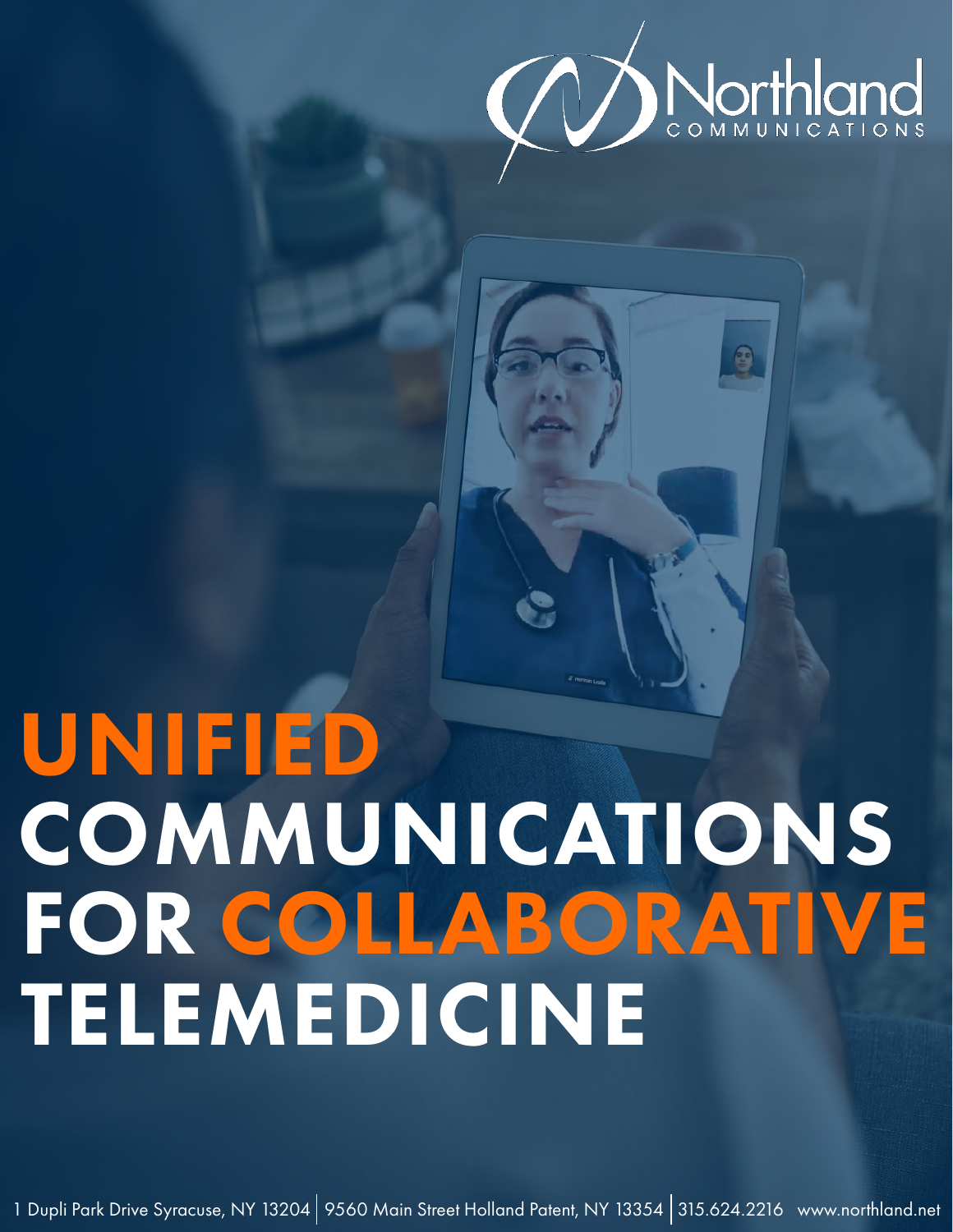

### **The last two years have transformed the medical landscape.**

Telemedicine for patient care has become a way to prioritize the safety and well-being of patients and medical staff. As patients and providers alike are now more familiar and comfortable with telehealth, it's hard to imagine asking them to go back to the way things were. The demand is only going to grow; now is the time to move your approach from reactionary to strategic.

Northland Communications' cloud-based communication & collaboration platform, Business Unlimited, helps you reach more patients, more efficiently.



Busines<br>
is powe<br>
same tec<br>
Zoom, Ri<br>
and Central,<br><8. is powered by the same technology as Zoom, Ring Central, and 8x8. Business Unlimited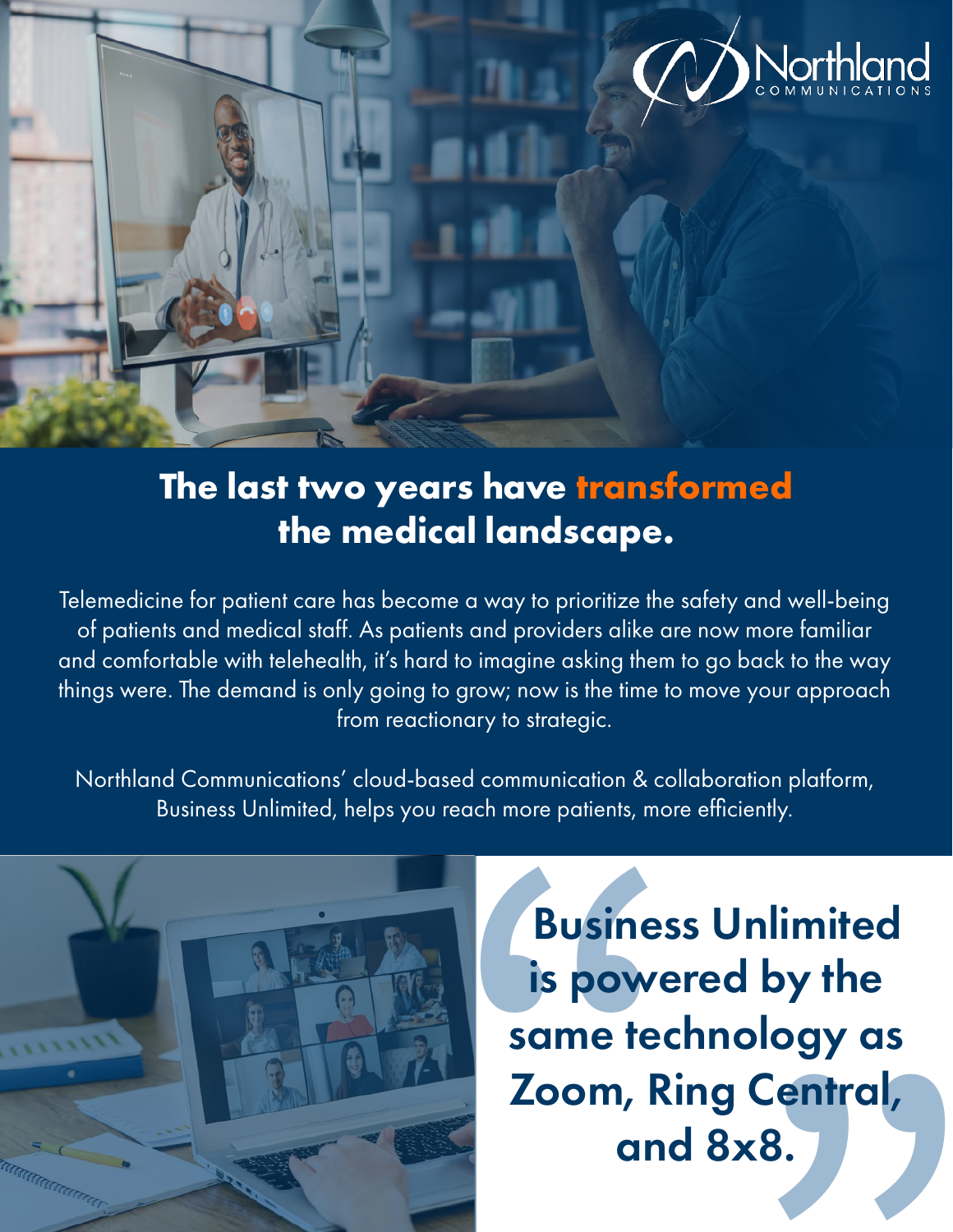

Our Business Unlimited solution allows you to mobilize, unify, and transform your patient appointments and communicate with specialists with *just one click.* That means you can engage with any patient, anytime, anywhere, in any channel using any device, while having all the features you have come to expect from national competitors.

#### WHAT YOU CAN EXPECT WITH NORTHLAND'S BUSINESS UNLIMITED SOLUTION

+ Mobility: Have the ability to utilize remote care management with cloudbased, data-driven telehealth solutions

+ Reliability: Fully encrypted, end-toend, HIPAA compliant

+ Security: Northland runs on Arista, giving our customers the highest security in the industry. It gives us better support in seconds and increases access to care when needed most

+ Partnership: We understand that the benefits, risks, and proposed strategies to ensure a quality connection between your providers and patients, is critical

+ Local Support: 24/7 support with 1-hour response times and local technicians who are minutes away

+ Real People: No waiting in long call queues or dialing 1-800 numbers. Talk with a real person, every time

*Are you ready to transform your Telemedicine solution?*